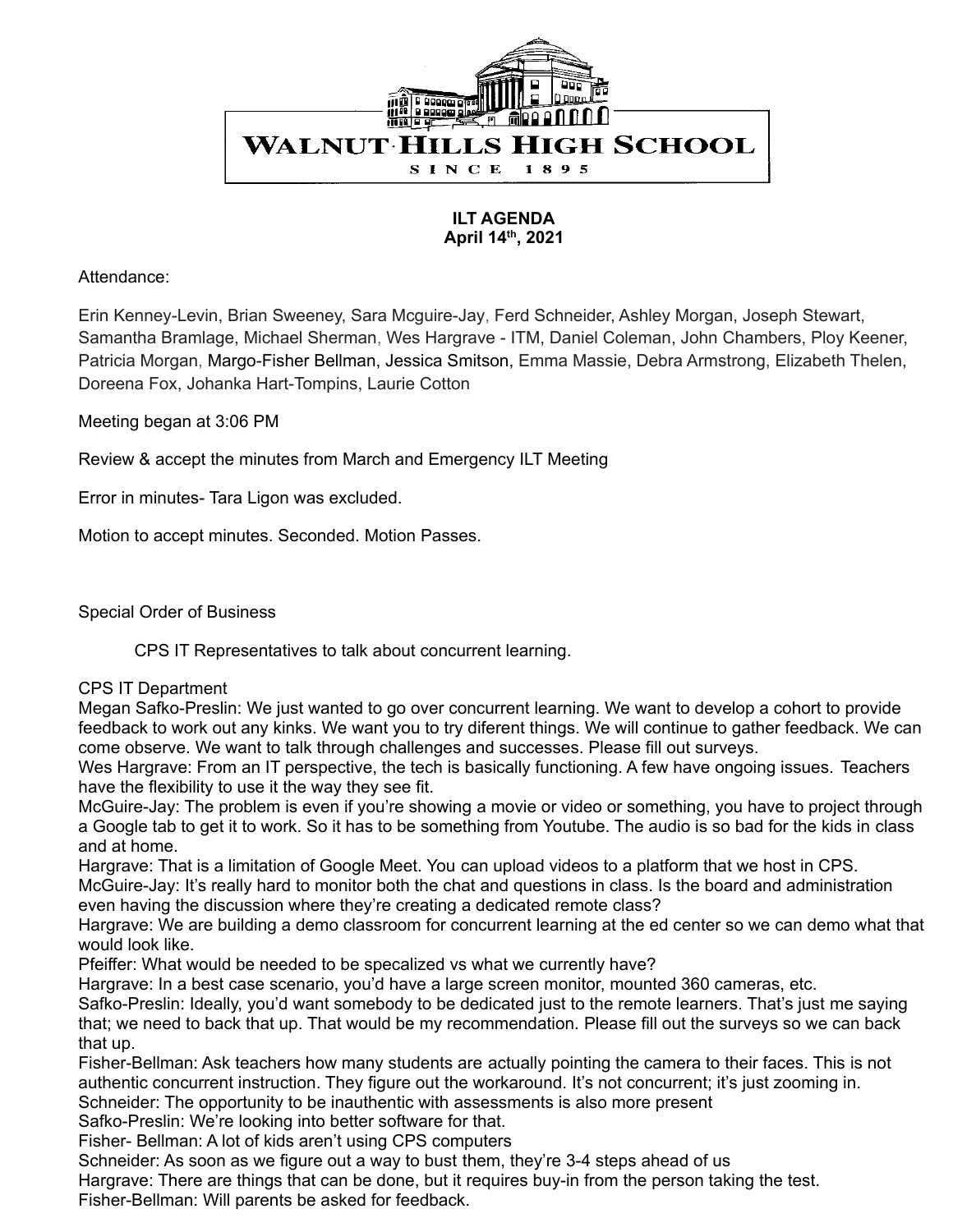Safko-Preslin: We'd love feedback from parents

Brogden: Parents were supposed to commit for next year by 4/12, now it's 4/16. Are they communicating with you about this?

Safko-Preslin; That's the first I've heard of it.

Brogden: You have to request information in order to make a decision. You can't just access it- as a parent, that really concerns me

Safko-Preslin: We do have to apply to the state to do concurrent learning for next year Schneider: Does Julie Sellers have to sign off on this?

Safko-Preslin: Yes. I have to run this by CFT and legal counsel

# **Old Business Originator**

Online Block Schedule Vote Kenney Network and American Schedule Vote Kenney

In the minutes, Erin gave the votes (A/B). Reviewed the individual votes, as several members asked for a roll call vote. 60% of staff accepted. We needed 66% of the vote. We did not get enough to accept our current schedule. We need a schedule. There is a pending grievance. Kathy Restle sent out an email with what is intended to be a resolution to the pending grievance.

## **New Business Originator**

Schedule E 2021/2022 **Morgan** Morgan Morgan Morgan Morgan Morgan Morgan Morgan Morgan Morgan Morgan Morgan Morgan Morgan Morgan Morgan Morgan Morgan Morgan Morgan Morgan Morgan Morgan Morgan Morgan Morgan Morgan Morgan Mor

Kenney: Interest groups v clubs proposal.

Hart-Tomkins: There are a lot of things expected of an adviser, such as in ski club, We don't understand why a fundraiser would need to be associated with a club like that.

A Morgan: This is for new clubs coming to student congress. An interest group is for a "club" where little adult supervision is needed.

Hart-Tomkins: There should be a situation where the club has an account and money is coming in and out with a paid sponsor.

A Morgan: I can take that back to them. I am not comfortable with saying that is ok

McGuire-Jay: Little need for supervision- I thought it was district policy that students are supposed to be supervised. I haven't seen, in writing, that a lack of supervision is allowed.

A Morgan: The clubs require supervision. I'm just talking about clubs that require much less work.

McGuire-Jay- there are a lot of people concerned with the lack of supervision

Kenney: Student Congress vetting the clubs is good, but the final decision of who gets paid vs who does not should come from adults, not kids in the building.

Sherman: I think that would be ok

Kenney: Do we want to vote as is, with modifications or do we want to take back to student congress? Sherman: We do need to vote to stay within the contractual deadline.

A Morgan: I'm nervous about making that big change without talking to Kathy

Chambers: If we're talking about the existing clubs, if they're already grandfathered, what difference woud it make with clubs coming in?

A Morgan: There are clubs that could potentially be replaced because off people stepping down

Chambers: How many clubs would this actually affect?

A Morgan: 1-3

Kenney: Don't they require a funding account?

A Morgan: They were thinking about clubs who don't need money. Like a book club. They just need an adult to be there.

Kenney: A funding account would be money coming in and out; it doesn't need to be a fundraiser I'm not sure this document needs to be amended for that reason.

Schneider: Why does a club need a funding account?

A Morgan: I think that the distinction is that some clubs are very involved, whereas some clubs don't need that funding.

Schneider; If an existing club has never had a funding account, why does it need to be a requirement now? Chambers: We're talking about moving forward

Schneider: I still don't know why maintaining a funding account is a requirement for clubness. Can anybody explain why you need an active funding account?

A Morgan: It puts a lot of responsibility on the adult. If they don't need the funding, then they can be an interest group

Schneider: It doesn't make sense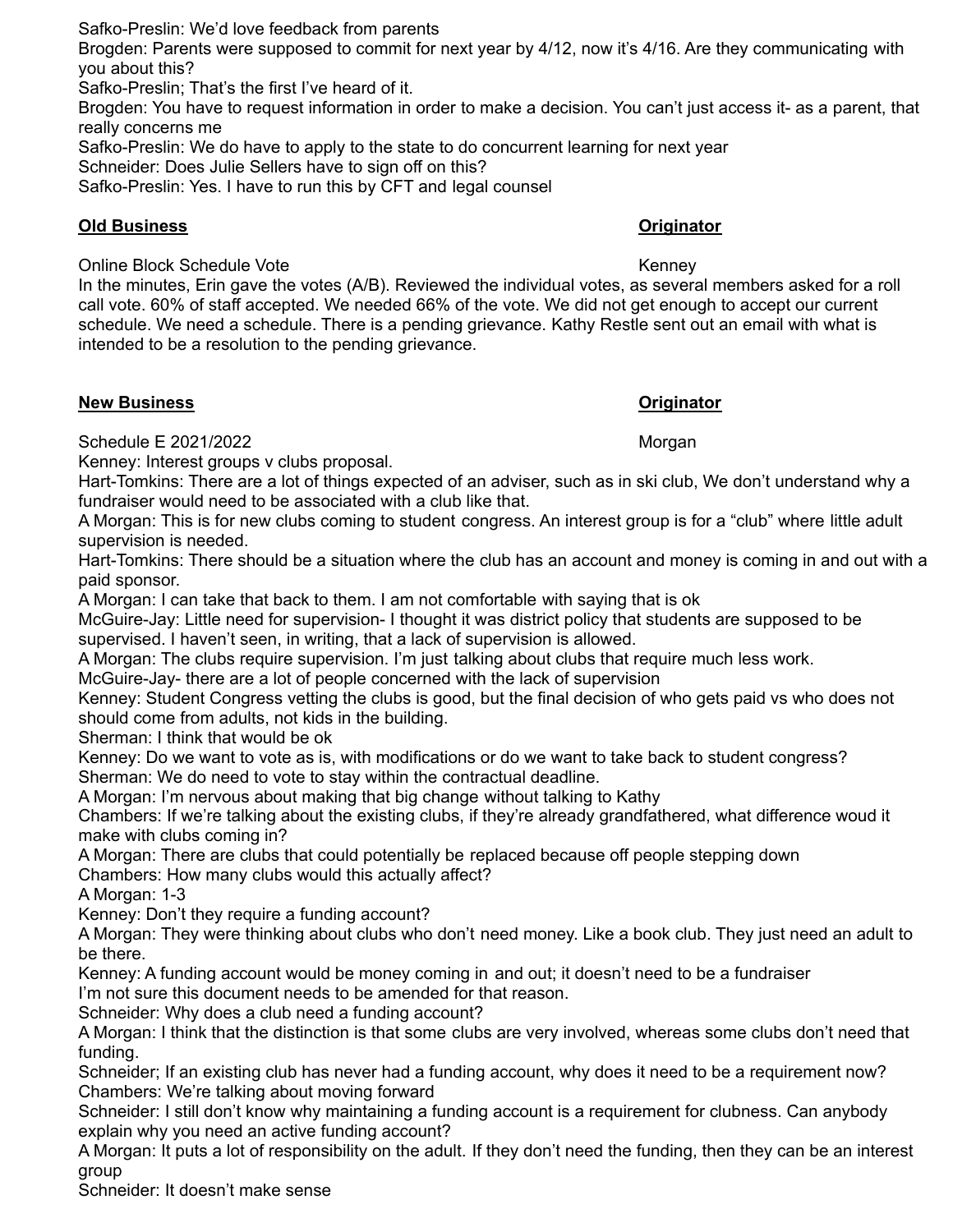Stewart: You can't have a fundraiser without somewhere for that money to go. They may never use it, but in case they do, it's a good idea to have it so the club has somewhere to put the money

Schneider: I just don't think of it as a necessary thing

A Morgan: Can you give me an idea of a group that wouldn't need an account

P Morgan: Yes. We wanted a CCP club and we were told no. We didn't need an account. We just wanted to get together and talk about CCP.

Sherman: We need to find some way to come up with a clear way to determine where these fall.

A Morgan: Once we use the word club, it's contractual. Our budget is tight right now and we can't pay everyone out.

Restle: Having that distinction helps us maintain our school culture

Kenney: Motion to approve.

Erin Kenney-Levin3:30 PM

Vote on Club vs. Independant Club with the amendment that the Schedule E committee will make the final

decision on Clubs vs. Independent Club

Motion passes.

### **Schedule E Budget**

A Morgan: This is our budget (projected)

Scheider: Are the names on this list important to be accurate

A Morgan: As an ILT, we vote on the positions, not the names

Pfeifer: Some of these dates need to be wiped out and adjusted for the new classes coming in

Kenney: So we're paying the positions we paid last year. So if the district gives us more money, we go from there?

A Morgan: I'm sharing what was shared with me.

Schneider: You're asking us so approve or not approve a budget that is over?

Sherman: It's kind of how it works. We ask for the money and they decide to fund or not fund it. That was Josh

Hardin's recommendation. From there, the district can say yes or no. In order to stay in compliance, we need to

have this in by May 1st.

Schneider: Next dept meeting is May 10th.

A Morgan: We feel like moving forward

Chambers: Motion to accept. Seconded. Motion passes.

### 2021/2022 Daily Schedule **Kenney**

Kenney: Laurie gave us an 8 bell schedule. It is better contractually if it's a 7 bell schedule with lunch. If it's an 8 bell schedule, teachers can teach 6 bells. If we need extra time to allow kids to enter, starting class at 8:10, we can potentially do 46 minute bells and 4 lunches to spread people out in the cafeteria. We think we can fit 450. THis doesn't get all of our kids in the cafeteria, but it spreads them out.

Hart-Tompkins: I think we need a lot more discussion rather than last minute decision making.

Kenney: I think two schedules is a good idea.

Sweeney: We need to have options going forward. We're in favor of blocks, not necessarily the current one. Pfeiffer: We're in favor of the 7 bell with lunch

A Morgan: Kids would be scheduled a lunch like they're scheduled a study hall

Hart-Tomkins: We'll have <sup>γ</sup> in with 10/11 and it's so intimidating for them to be in with the upperclassmen Stewart: I think we need a separate ILT for this. I don't think COVID is going away. Safety should not be discarded. I don't want us to forget why we're in the block now.

Kenney: If we go back to a block, we still have too many kids. If we're in a block schedule all next year and they can't go outside in the winter, we need to find a place for them to go.

Hart-Tomkins: What I will send has 4 lunches

McGuire-Jay: I think the block works when we are completely remote. When we're in person, and especially the squirrelly younger kids, 80 minutes is a long time. 100 minutes is a lot, especially with the 504/IEP students, which is going to be an issue. Those longer bells don't facilitate that. I like 7 plus lunch because that would give us some flexibility. 100 minutes is a lot.